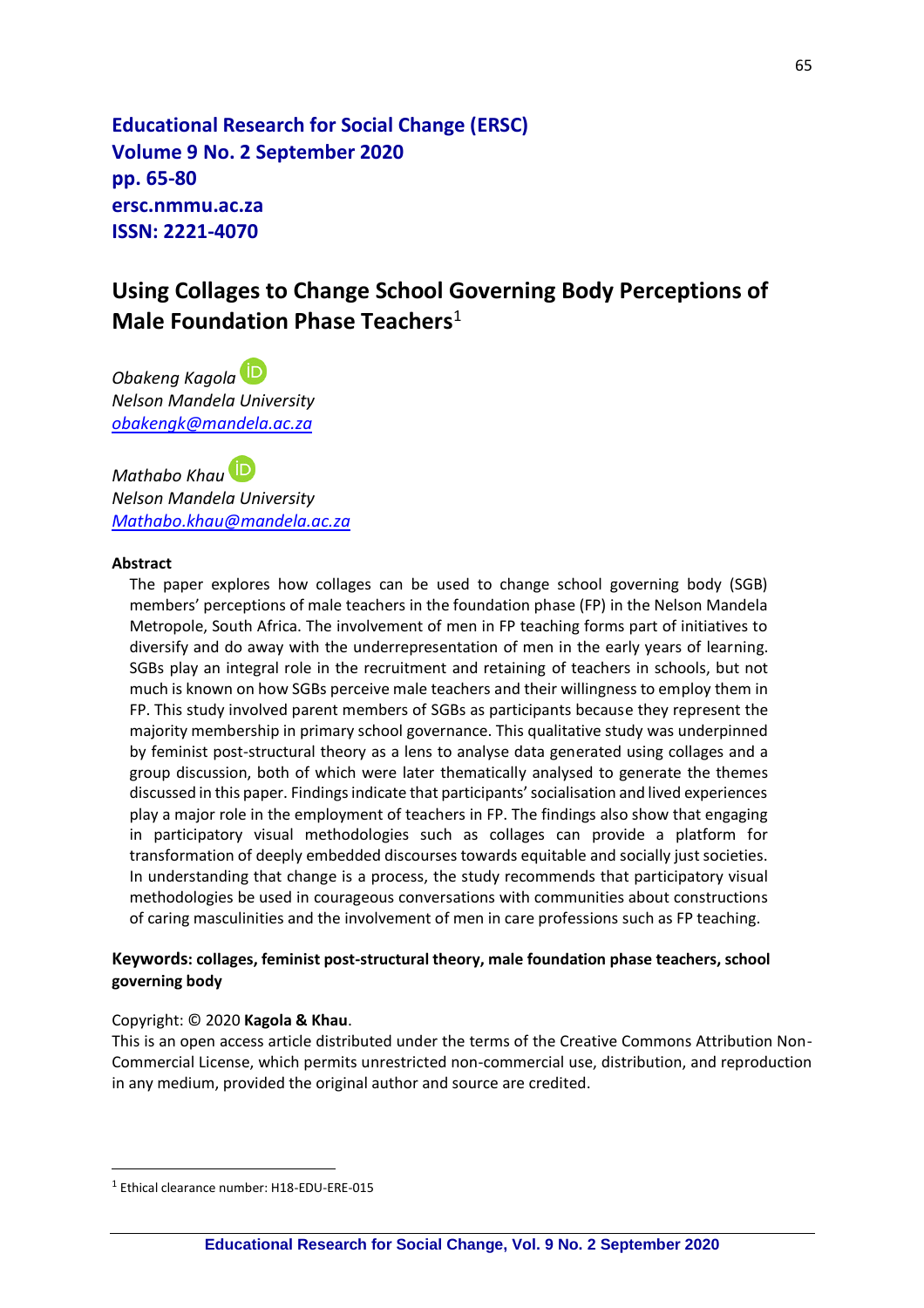**Please reference as:** Kagola, O. & Khau, M. (2020). Using Collages to Change School Governing Body Perceptions of Male Foundation Phase Teachers. *Educational Research for Social Change*, 9(2)[, 65-80. http://dx.doi.org/10.17159/2221-4070/2020/v](http://dx.doi.org/10.17159/2221-4070/2020/v9i2a5)9i2a5

# **Background and Introduction**

The effort to recruit and retain male foundation phase (FP) teachers is a global phenomenon (Brownhill, 2016; Moosa & Bhana, 2018; Skelton, 2012; Warin, 2019). The aim of recruiting men in FP is to counteract the underrepresentation of men in this educational phase, and to work towards gender balance in FP teaching and learning. The effort also aims to disrupt the normalised patriarchal division of labour that positions FP teaching as women's work (Bhana, 2016; Cushman, 2008; Msiza, 2019). According to Brownhill (2016), recruiting men in FP teaching can contribute to the development of fair and equal gender order in society and the labour market. Cushman (2005, 2008) further asserted that employing both female and male teachers in FP may shift the perception of FP being women's work and thus not a commendable profession for men. Warin (2019) explained that having both male and female teachers enables children to experience the different approaches to teaching and interpersonal relations that the different genders bring, and enables them to explore both their feminine and masculine sides. This experience provides them with a frame of reference about the different ways of being boys and girls. According to Moosa and Bhana (2018), Ratele (2015), and Xu and Waniganayake (2018), the involvement of men in care professions including FP teaching helps to deconstruct patriarchal, normative, and toxic masculinities characterised by aggression. It creates opportunities for reconstructing masculinities that are grounded in caring and nurturing behaviour.

The inclusion of men in FP teaching is a positive move towards equitable social practices to diversify this educational phase and disrupt the gendered perception of FP teaching (Moosa & Bhana, 2018; Msiza, 2019). It further encourages conversations with communities and stakeholders involved in school governance about the need for involving men in care professions such as FP teaching. This study aims to contribute to the ongoing conversation of constructing different forms of masculinity that are caring and possibly pro-feminism (Ratele, 2015).

School governing bodies (SGBs) in South Africa have the responsibility of recommending the employment of teachers and administrative staff in schools (Republic of South Africa, 2011a). This responsibility contributes to the recruitment, retention, and diversification of teachers in all educational phases. It therefore becomes imperative to understand the power that SGBs possess, and how they perceive employing male teachers in FP. By examining the power relations in schools in the Eastern Cape province of South Africa, we gained an understanding of how the gendered social order is regulated, structured, and sustained in FP teaching as a discourse (Blaise, 2005; Weedon, 2004). Such an understanding is a starting point for positive change.

In South Africa, equal distribution of labour has been a priority since the dawn of democratic rule in 1994 (Republic of South Africa, 2011b). The purpose was to redress injustices of the past in all government departments, including education. The redistribution was done in the form of policy implementation in the Department of Education (DoE) where the South African Schools Act (SASA) of 1996 was adopted (Republic of South Africa, 2011a). The creation of multi-stakeholder involvement through the implementation of SGBs was aimed at decentralising school governance. The multistakeholder participation in the governance of schools includes school principals, teachers, administrative staff members, parents, and learners in the case of secondary schools (Republic of South Africa, 2011a). In primary schools, parents of learners form the majority in the governance committee (Republic of South Africa, 2011a). The SASA provides SGBs with powers to recommend the employment of teachers and administrative staff in schools and to oversee financial management and disciplinary action against staff members and learners (Mncube, 2009; Republic of South Africa,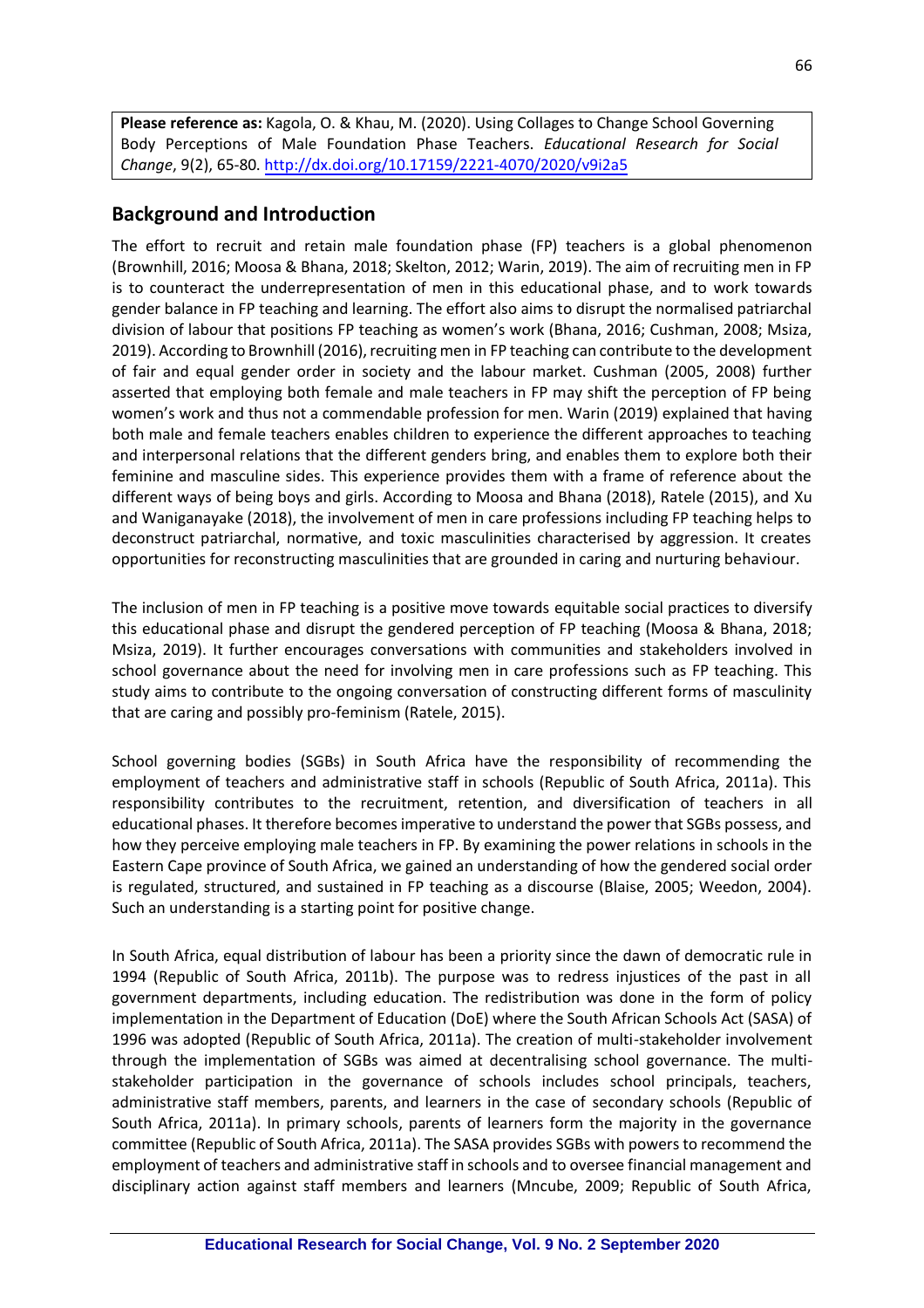2011a). SGBs are further obligated to advance social justice and promote democratic values in schools through the employment of staff in a nondiscriminatory way (Mncube & Mafora, 2013; Republic of South Africa, 2011a).

Yet, two decades after implementation of the SASA, and initiatives to recruit men to teach in the FP, there has not been a significant improvement in South Africa. FP teaching remains dominated by female teachers. Statistics indicate that only 22.7 % of teachers in FP are male (SNAP, 2015 as cited in Bhana, 2016). Researchers have investigated why this is the case by exploring the views of teachers and students enrolled in teacher education programmes (Bhana, 2016; Mashiya et al., 2015; Moosa & Bhana 2018; Msiza, 2019). However, not much is known about how SGBs perceive men teaching in FP.

The Eastern Cape, in particular, has been underresearched regarding the phenomenon of male FP teachers, and how those in school governance perceive them. Working with SGBs to redress the gendered distribution of labour in the Eastern Cape is a positive move towards the employment of more men in FP. Furthermore, the findings could help SGBs, teachers, and, ultimately, learners to rethink and construct a different form of masculinity—one that positions men as caring and nurturing. This participatory study contributes to the conscientisation of SGBs with respect to their responsibility to promote diversity and equitable work opportunities for all in the professionalisation of FP teaching.

# **Foundation Phase Teaching as a Gendered Space**

According to Mashiya et al. (2015), Skelton (2012), as well as Unterhalter and North (2011), social values, norms, and cultural stereotypes associated with gender roles in different contexts perpetuate gender bias towards men interested in teaching young children or in any profession categorised as care work. Gender continues to be the determining factor in the division and valuing of labour (Moosa & Bhana, 2018; Connell, 2012). Work that incorporates nurturing and care is devalued and regarded as work that undermines men's intelligence and their social standing in society. While it is socially acceptable for women to cross the gender border and pursue previously male professions such as engineering and construction work, it is difficult for men to access and fully participate in care professions without being policed by those in authority (Bhana & Moosa, 2016; Msiza, 2019). Bhana and Moosa (2016, p. 1) suggested that the rationale behind the encouragement of women to pursue previously male professions is premised on creating "gender-sensitive policies."

The Eastern Cape is known for the rich culture of the amaXhosa, which has certain practices and norms (Mfecane, 2016; Ntombana, 2011; Tenge, 2006). These include taking boy children through the traditional initiation rite of passage (ulwaluko) and instruction on gendered roles associated with being a man such as choosing hard labour and not care work. For men in patriarchal societies such as the amaXhosa, the work they do is a major contributor to their construction of masculinity and positioning in the societal ranks of the community (Mashiya et al., 2015; Ratele, 2015). Men working in caring professions are normally positioned in the subordinate masculinities because of the low value and remuneration of the work. In the amaXhosa culture, these men are perceived as being weak and incapable of providing for their families and therefore, not able to fulfil the role of provider and head of the family (Mfecane, 2016; Msiza, 2019). The DoE is one government department that has not changed much regarding the employment of more men in the gendered care work of teaching young children (Bhana, 2016; Petersen, 2014). This is evident particularly in areas that still have a patriarchal and hegemonic conceptualisation of what a man should be, look like, and how he should act. The underrepresentation of men leads to the assumption that when SGBs recommend employment in this educational phase, their decision is based on gender roles—care work is women's work (Bhana, 2009; Mashiya et al., 2015).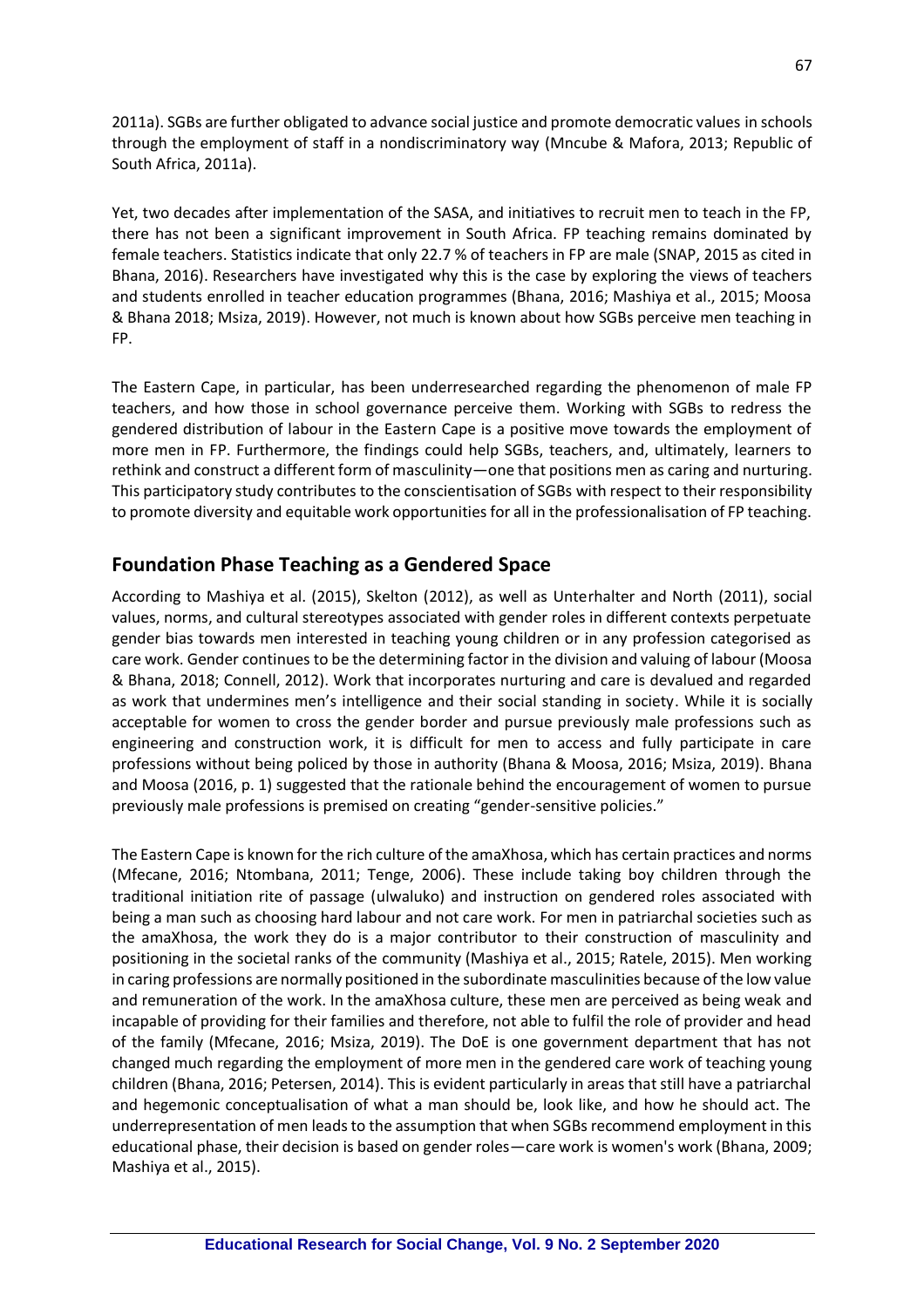In a bid to address the gender divide in care work generally and FP teaching specifically, it is important to reconstruct masculinities in communities (Moosa & Bhana, 2020; Msiza, 2020). Therefore, involving men to teach in FP or in any other care work creates a space to reconstruct a different form of masculinity that is softer, gentler, and more caring rather than perpetuating stereotypic gender roles (Moosa & Bhana, 2018). According to Bhana (2016), hegemonic ways of thinking have constructed FP teachers to be caring and nurturing mothers. The discourse of FP teachers as mothers resonates with gender roles that have conceptualised what constitutes women's work. This conceptualisation has been a powerful tool in restricting and justifying FP teaching as a female territory (Moosa & Bhana, 2018). SGB members need to be conscientised about the gendered practices that perpetuate binaries that marginalise women and men in opportunities of employment in schools.

Karlsson (2002) recommended that measures to prevent a reenactment of traditional stereotypes of race, class, and gender inequalities are needed for transformation and the realisation of equality in education. SGBs are members of the broader community in which they live. Thus, there are social values, norms, and cultural stereotypes that these members represent in their task of governing schools. Moreover, SGBs may be unaware of the gendered school practice that exists regarding differentiated opportunities in employment and the implementation of policies in education (Blee & Tickamyer, 1995, cited in Mashiya et al., 2015).

# **Theoretical Perspectives: A Feminist Post-structural Lens**

The feminist post-structural theory was adopted to understand the perceptions of SGB members in relation to male FP teachers in the context of Eastern Cape schools (Osgood, 2012; Pitsoe & Letseka, 2013; Weedon, 2004). This theory was adopted because it acknowledges that shared discourses or cultural histories are socially constructed, and that dominant discourses can trap us in conventional meanings and modes of being (Davies, 1999; Gough & Whitehouse, 2003). Furthermore, feminist poststructuralism works towards gaining an understanding of the ways we understand ourselves. It questions the legitimacy of our perceptions and it brings previously marginalised discourses to the forefront (Burr, 1995). This means one needs to recognise that research participants may be from a Xhosa patriarchal discourse that still regards care work as women's work, despite the evolving and changing society.

Gough and Whitehouse (2003) argued that discourse intersects with language. Through language practices, discourses, shared cultural practices, and cultural narratives are produced (Carabine, 2001; Osgood, 2012) that are socially, historically, and institutionally specific structures of categories, beliefs, statements, and terms (Carabine, 2001; Osgood, 2012; Scott, 1988). For example, Moosa and Bhana (2018) argued that these beliefs and institutional categorisations have continually been used to justify perceptions and to keep men away from teaching in the FP. And, Pitsoe and Letseka (2013, p. 23) suggested that "discourse, as a social construct, is created and perpetuated by those who have the power and means of communication." So, using the present research focus, those who are in control decide that women should teach in the FP because of an associated assumption that women are better at caring and are more nurturing than men. Yet, FP teaching is a profession like any other and should be recognised as such—just as in other educational bands.

In a social context, people have different subjectivities towards a discourse that allows individuals to position themselves in different ways (Barrett, 2005). Weedon (1997) agreed with Foucault (1978) that knowledge is constructed through discourses, which, together with social practices, form power relations and subjectivity. Using this theoretical underpinning helped with the interpretation and critical analysis of the data generated with SGB members. Adopting feminist post-structural theory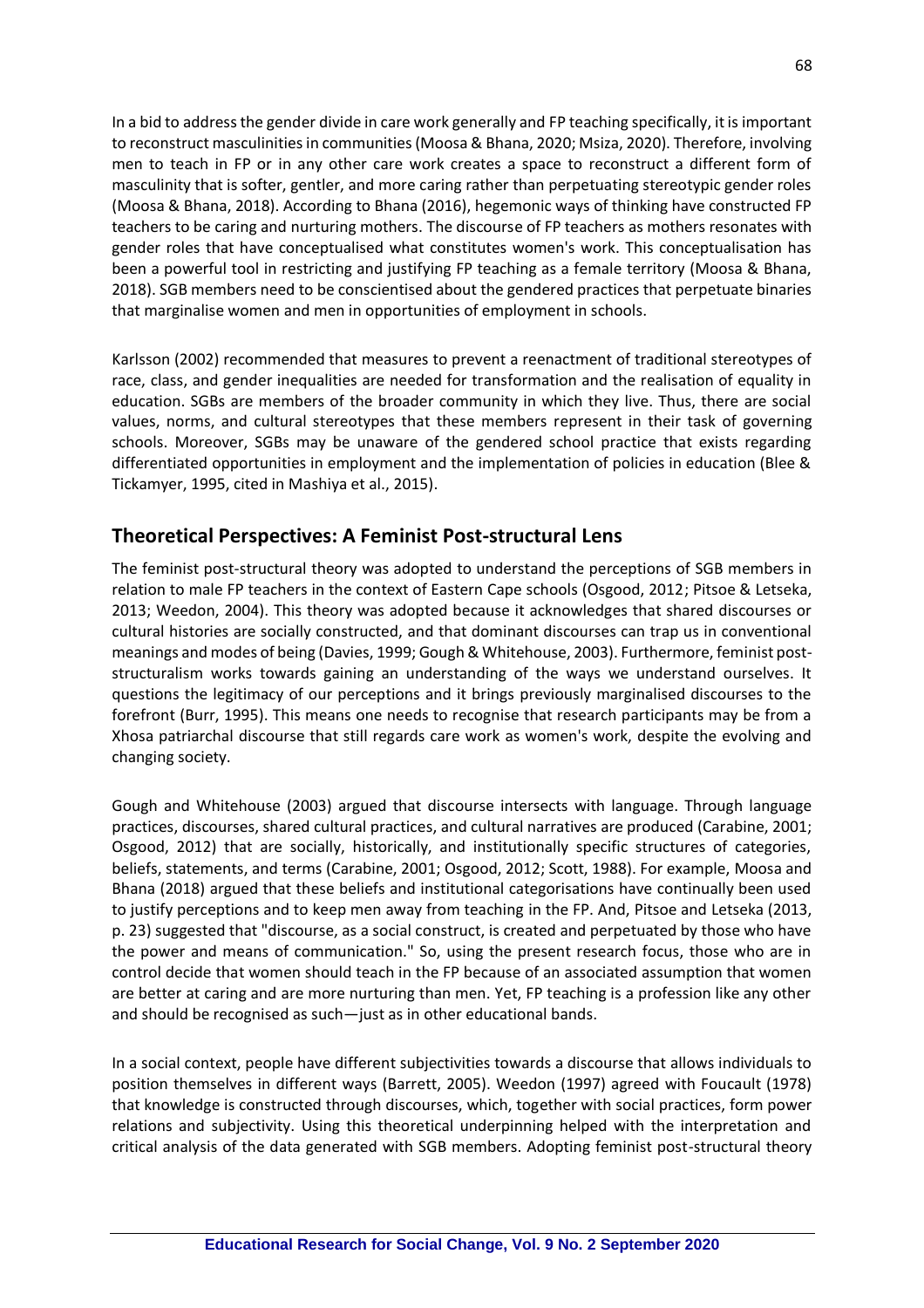enabled us to understand how language is used to categorise people and marginalise those who do not fit the stereotype of the FP teacher.

# **Participatory Methodologies: Encouraging Conversations Through Collages**

The study is located in the qualitative research approach that allows the participants to share their viewpoints and lived experiences (Creswell, 2013a). Merriam (2009) posited that qualitative research is about exploring people's perceptions, interpretations, and meanings in a context. This study aimed to explore how SGB members perceive FP male teachers in the context of the Nelson Mandela Bay Metropolitan district of the Eastern Cape. The Eastern Cape is a diverse province dominated by rural communities and contains a range of South African cultural and tribal groups, including those of the Xhosa, English, Afrikaners, Zulus, Basotho, and Batswana people. However, the dominant cultural group is that of the amaXhosa, which has its own values, norms, and practices.

The critical paradigm was selected for the study because it aligns with the aims of the methodology, which is to raise consciousness as well as disrupt unjust norms in societies (Taylor & Medina, 2013). Moreover, researchers from the critical paradigm consider the research process to be an intervention whereby participants identify a problem and view themselves as part of the solution (Ponterotto, 2005; Taylor & Medina, 2013). A participatory visual research methodology (PVRM) was adopted as the design and a participatory visual strategy of collage making was adopted as the method of data generation. According to de Lange et al. (2013) and Mitchell and de Lange (2013), PVRM enables participants to make visible what is known to them and, in the process, reflect on their knowledge and experience, enabling them to de- and reconstruct their understanding of the phenomenon in question. Ostby (2017), in her description of what a collage means, posits that it is the process of using fragments of paper images or any other materials and pasting them onto a flat surface to portray a phenomenon. The results of this study were generated from collages and their meanings in the participants' view. Furthermore, we led a collage exhibition and conversations with the participants where participants explained to each other, and assessed each collage and its meaning.

Therefore, the PVRM and the critical paradigm created a space for us to engage in the research process and to actively converse about how the participants perceived male teachers in FP teaching. The study was approved by the Nelson Mandela University ethics committee and permission was obtained from the Eastern Cape provincial DoE. Five primary schools around the area of Missionvale and Zwide in the Nelson Mandela metropole were invited to participate in the study; only two schools accepted the invitation—the others were unable to participate because of reasons beyond their control. Permission was sought from the two school principals to approach the parent members of the SGB. The parent members were purposively selected because they comprise the majority and hold influential positions in the committee such as chairperson and treasurer. Written consent forms were read and explained to the participants. Permission to record the collage making conversations was obtained from participants in writing. Pseudonyms were used throughout the study to ensure anonymity. To allow the generation of rich data, participants were given the freedom to use the language of their choice in the presentations and discussions. All participants used isiXhosa. We gave the participants the following collage prompt: "Create a collage showing your ideal foundation phase teacher."

One strength of PVRM is that because participants present and engage with each other's collages and what they mean, they are already involved in the first layer of analysing the data (de Lange et al., 2006). We made notes of the common issues raised by the participants as they engaged with each other's collage presentations. Before the presentations, we gave them the following questions to think about as others presented their collages: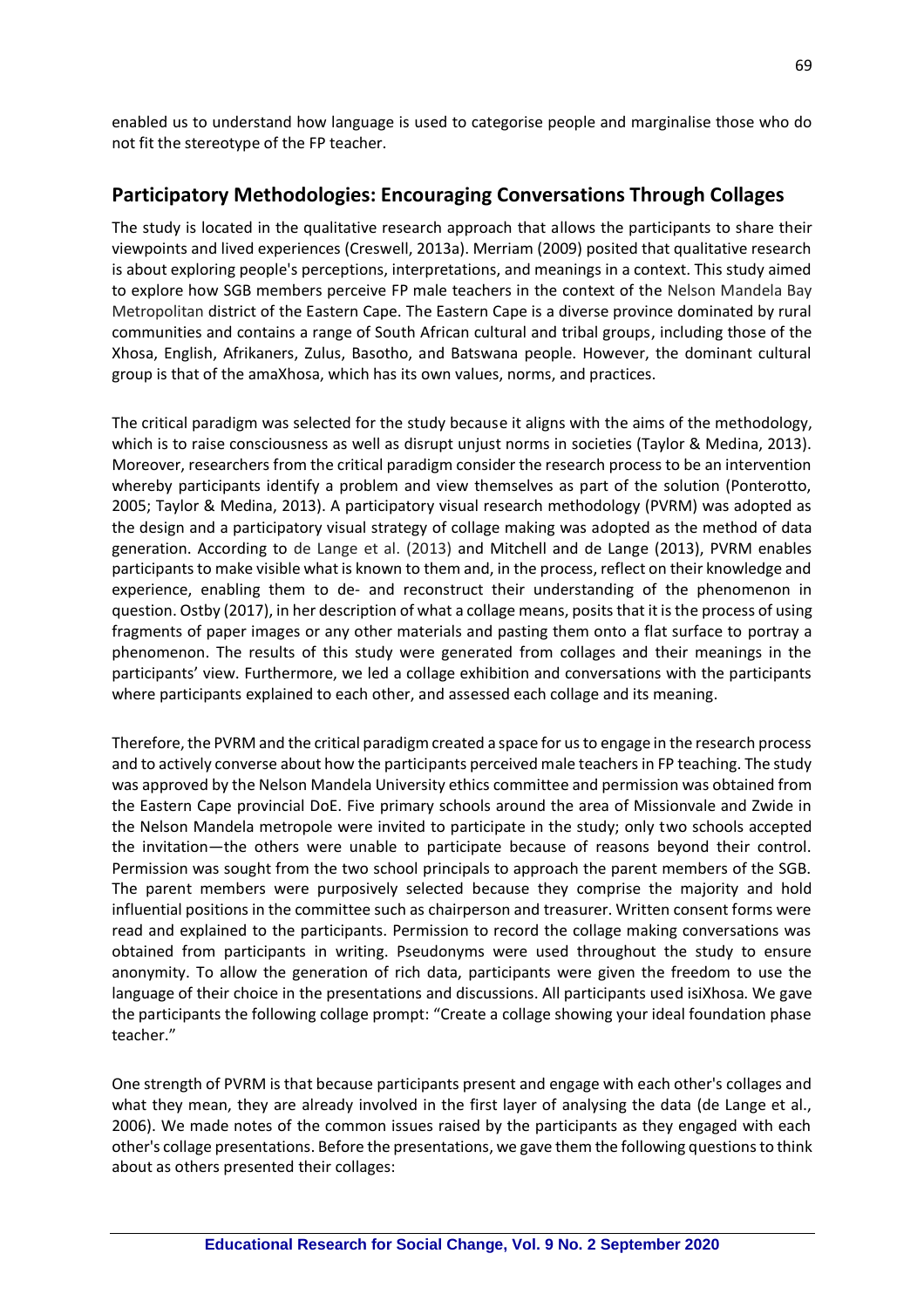- What do we see?
- What does it mean?
- What is missing from the collages?

The above questions helped participants to critically reflect on their understanding of what positive attributes an FP teacher should have, irrespective of their gender and sexuality. We later thematically analysed the data generated through collage making, guided by Tesch's steps, as mentioned by Creswell (2013b). These steps included transcribing and translating isiXhosa conversations to English. After transcription and translation, we took note of the first layer of data analysis, which participants were involved in given that they were engaging with the above questions. We further repeatedly read the transcribed data in search of common themes. The themes were then coded and codes were written next to the relevant paragraphs of the text. The most descriptive categories were identified, and all related themes were condensed into these categories. To ensure the accuracy and quality of the findings, we went back to the original data generated in isiXhosa and regularly checked consistency in data and themes. We also did member checking with the participants where we did not understand, or needed clarity on, the data to make sure that the integrity and trustworthiness of the study was maintained.

# **Findings and Discussions**

We begin our findings by presenting collages made by the SGB parent component member participants. These are followed by extracts from the conversations participants had during the collage making process and exhibition. In Table 1, are the collages with, next to each, the participants' views on what they mean. During the exhibition of collages, participants shared their reflections on what they saw in each collage, what it meant, and what was missing from the collages.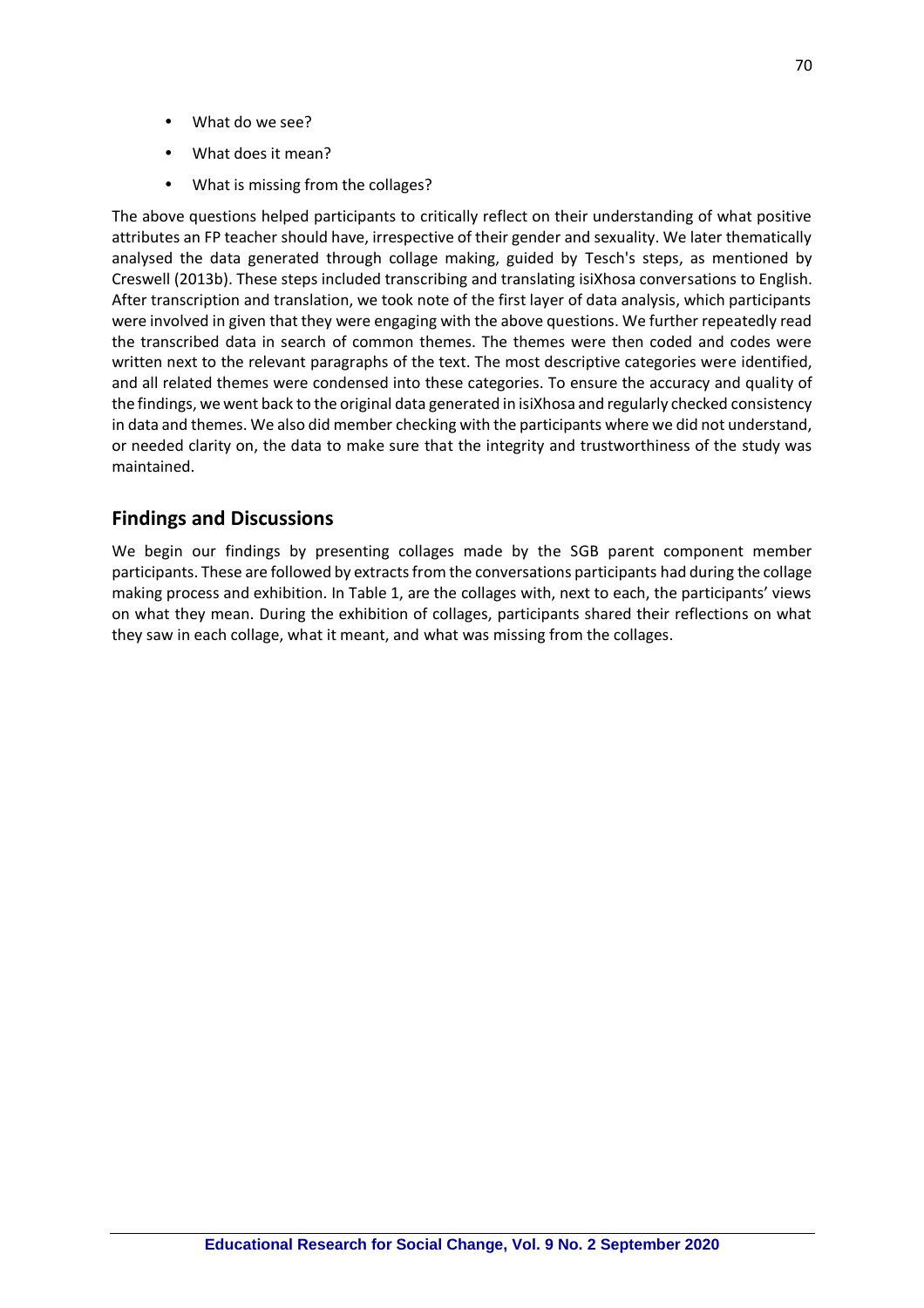### **Table 1 SGB Member Collages and Their Meanings**



### **Collage What do the collages mean?**

*My ideal foundation phase teacher is a woman because it is their responsibility and it is in their nature to take care of children. Today in schools, we are worried about the safety of the learners, certain male teachers molest children and they do not have the patience to deal with them, and this is a current problem, so men cannot teach in foundation phase. (Msondezi, male, 45 years)*

*For me, I prefer a woman to be my ideal foundation phase teacher because growing up we were socialised that men provide for the family and women take care of children. In our culture, women take care of children and men work. Conversely, since democracy, there is gender equality and men can work with children maybe as positive role models; but I do not see men teaching in foundation phase now maybe in the future. (Siyanda, male, 59 years)*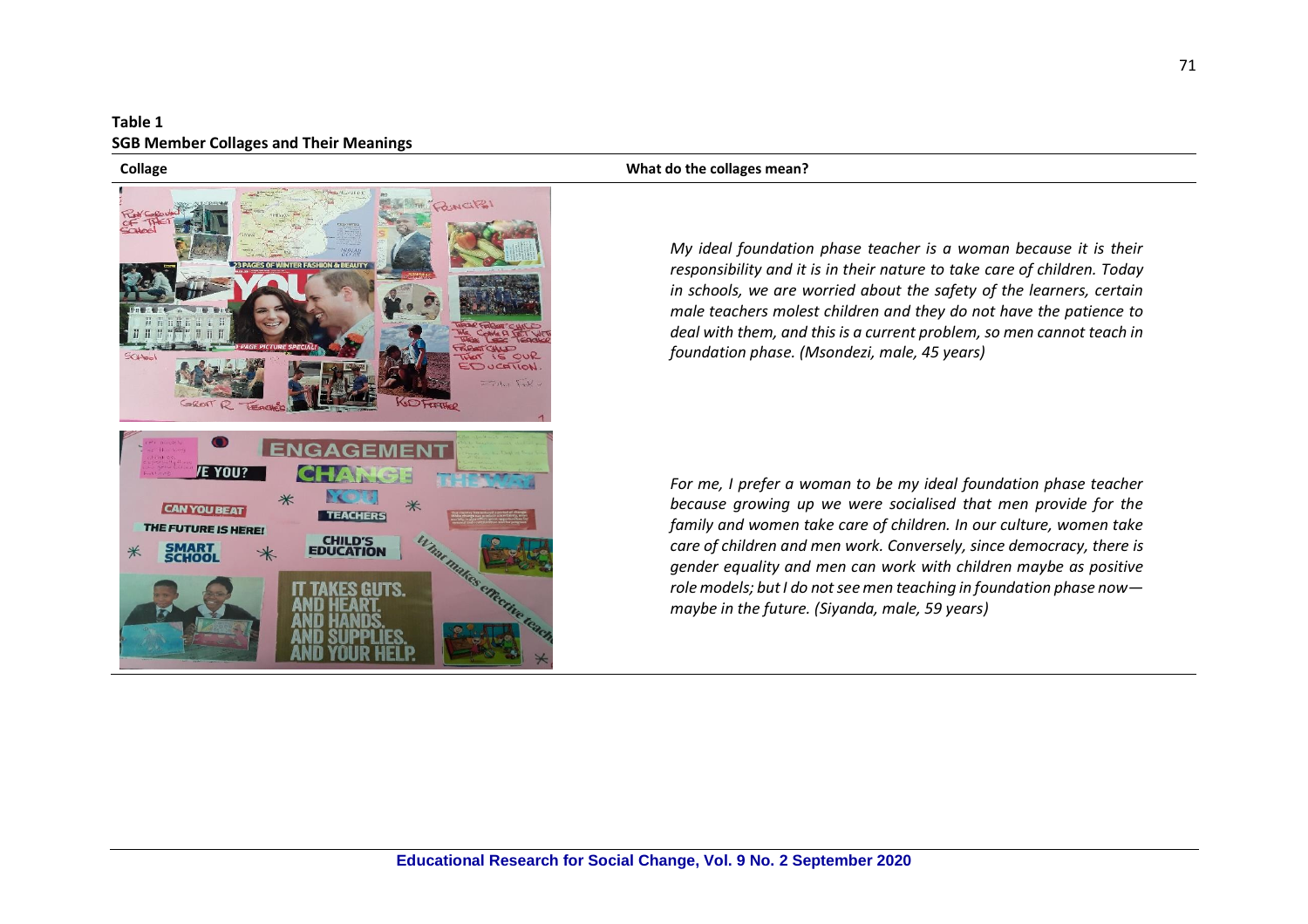**TIME TO LEARN.** 

### **Collage What do the collages mean?**

*I believe that my ideal foundation phase teacher should provide an environment that is positive and healthy for children, everyone can teach in foundation phase, male and female, so that children who do not have fathers or mothers could have role models. (Thembeka, female, 49 years)*

*My ideal foundation phase teacher should be a male teacher to teach sports (soccer and swimming), be a role model to the boy child and a disciplinarian to our children. (Zikhona, female, 45 years)*

*My ideal foundation phase teacher [she] should be friendly, loving, communicate, honest, hands-on and to be open to children. Mainly women are generally good at caring for children; she is soft and caring. (Bongiwe, female, 37 years)*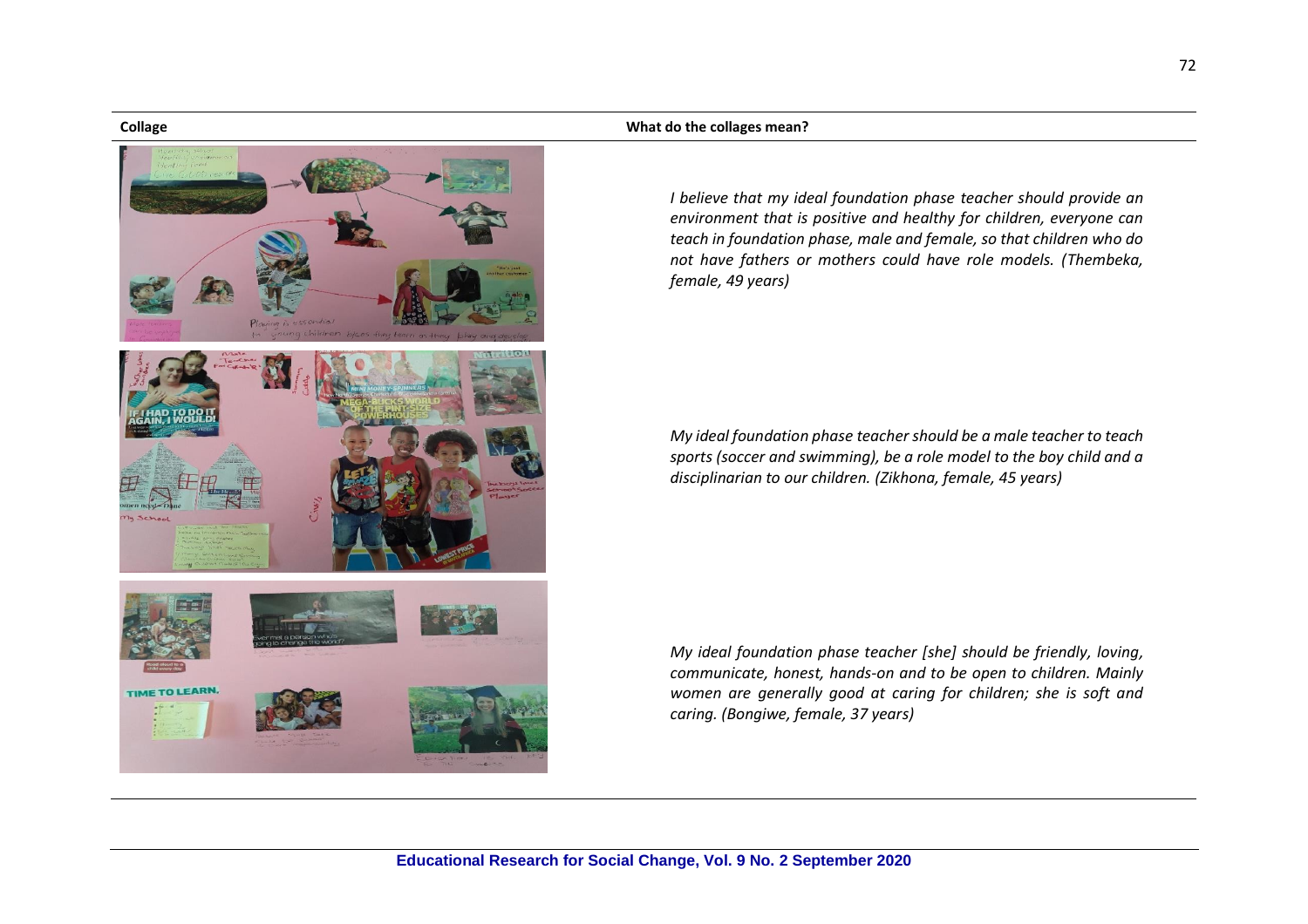### **Theme One: "Male FP teachers in My School? No, No, No!"**

Each participant in this study presented their collage to the rest of the group as outlined in Table 1. In this section, we start with participants' conversation on what they saw and how they constructed meaning from their conversation. Bongiwe, Msondezi, and Siyanda aligned themselves with the feminised notion of FP teaching as rationalised in their captions:

- **Bongiwe:** My ideal foundation phase teacher [she] should be friendly, loving, communicate, honest, hands-on and to be open to children. Mainly women are generally good at caring for children; she is soft and caring.
- **Msondezi:** It is their responsibility and it is in their nature to take care of children. Men manage schools because they are disciplinarians.
- **Siyanda:** That's why I say, this is a history issue because in our culture before, a woman was not supposed to work; she was supposed to look after the children, so the men go to work . . . in our culture women take care of children and men work.

This discussion shows how these SGB members constructed their ideal FP teacher as feminine and nurturing, while arguing that men are not disposed towards a caring nature (Bhana, 2016; Ratele, 2015). However, during the discussion Thembeka presented a different view to the other three participants. She pointed out:

*As you can see this is not a parent, this is a male teacher. This teacher, he reminds me of my father, I used to play with him so much and I really learned a lot from him. . . . I sometimes use the conversations we had to advise my own sons.*

Thembeka's different viewpoint to FP teaching was not taken well by Siyanda and Msondezi. They argued:

- **Siyanda:** Sorry, what were you saying? A male teacher in a foundation phase class? . . . No, foundation phase is good for the mamas [women]. For sports and coaching, that I see, but not to teach! Men are abusive and impatient. Male foundation phase teachers, in my school? No, no, no, my friend. Not in the school while I am still SGB chairperson; even principal will never allow this.
- **Msondezi:** I really do not see men being teachers of foundation phase, first thing is that the latches [lashes/punishment] of a woman is lesser than the latches or the harshness. Let's talk about the harshness. Men are too harsh than a woman, let's face the facts. Even in the pictures, we have more women than men. . . . That's why I say, this is a history issue because in our culture before, a woman was not supposed to work; she was supposed to look after the children, so the men go to work . . . in our culture women take care of children and men work.

Siyanda and Msondezi's positioning of teachers in the context of FP teaching constructs men to be abusive, impatient, and harsh disciplinarians. This kind of positioning promotes hegemonic patriarchal forms of masculinities that subject women to subordinate forms of being and gender roles. Moosa and Bhana (2018), Ratele (2015), and Msiza (2019) argued in their studies that we need to encourage conversations and research initiatives on how to deconstruct the current hegemonic forms of masculinity among South African men. As the discussion by the participants ventured into what was missing in the collages made, the following ensued: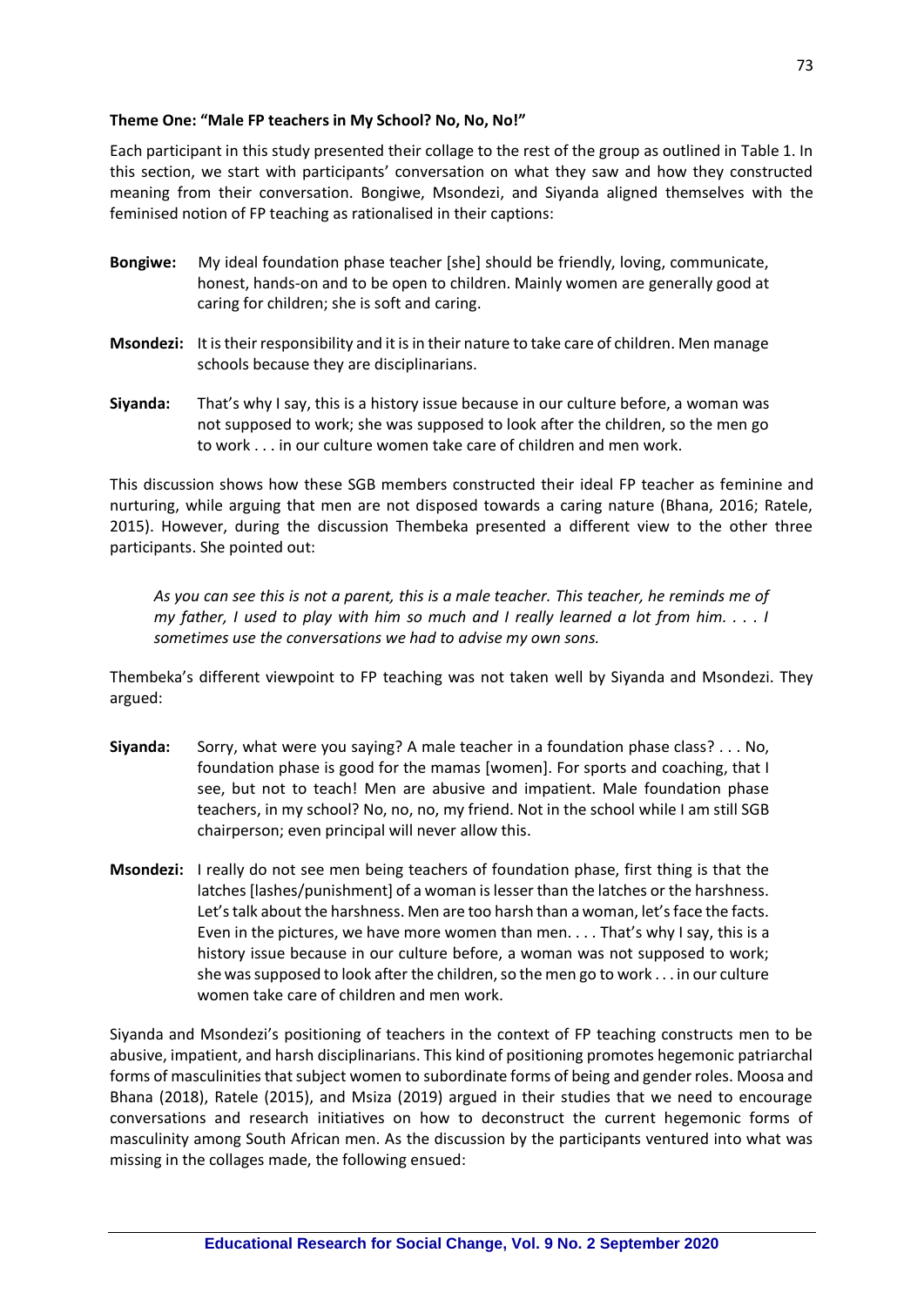| <b>Bongiwe:</b> | I see women as suitable for teaching the young ones. There are many women in our<br>collages because they are soft they can take care of children.            |
|-----------------|---------------------------------------------------------------------------------------------------------------------------------------------------------------|
| Zikhona:        | For me, a well-behaved teacher can be someone who knows how to do his job and<br>is qualified for it, man or woman.                                           |
|                 | <b>Thembeka:</b> Mmm flexible and accessible to the children also loving. FP has many women<br>and no men. I prefer men they are very flexible with children. |
| Siyanda:        | A teacher for young children should show motherly love, be respectful and nice<br>with children. That is why we see many women teaching the young ones.       |
|                 | <b>Msondezi:</b> Men manage schools because they are disciplinarians they cannot teach young                                                                  |

children.

The participants were aware that most of their depictions were of female teachers. Despite this, some of them were still arguing that men were not suitable for teaching young children. Only Zikhona and Thembeka were positive about men teaching in the foundation phase. The argument raised by the three participants is in line with dominant discourses surrounding FP teaching. As argued by Osgood (2012), people in positions of power in a discourse create rules and regulations to maintain a specific order in a community and, eventually, these become norms or cultural practices. Thus, the legitimation of FP teaching as a feminine space has been passed on through rules and regulations in South Africa.

Bongiwe, Msondezi, and Siyanda naturalised care work as a normal duty for women and not as a reputable profession for both women and men. They ascribed the "manager and disciplinarian" roles to men, thereby positioning them as dominant in the hierarchy of employment. In support of his subordinate positioning of women, Msondezi stated: "A woman is the neck. So, in our minds we still have that perception and, we put that into practice, and culture gives more powers on that practice." Msondezi's statement portrays the patriarchal construction of womanhood that still exists in societies, including that of the amaXhosa. Therefore, the notion of women being the neck and men being the head has shaped how these participants view men as managers and disciplinarians, and women as caregivers to children. This form of subordination is also reflected in Msiza's (2019) findings where men were appointed for managerial positions because of their maleness and not their ability to manage and lead. Therefore, Moosa and Bhana, (2018) believed, men interested in teaching in FP should not be employed only to become managers and disciplinarians because this re-emasculates FP teaching; they believed that male teachers should be employed for their ability to teach and care for young children.

When Zikhona and Thembeka continued their conversation regarding their choice of men in FP teaching, the other three SGB members began to see things differently.

- **Zikhona:** There are many children growing up without fathers. How about them? The male teacher can be a role model for the boys in school . . . not all men are harsh too.
- **Thembeka:** My father was very strict, but he was also very good for us. . . . he loved his children very much. Male teachers can also love children while being also strict . . . uhm . . . like discipline them.
- **Siyanda**: Maybe in future when there will be a vacancy or post occurred at school, we won't only be blinded looking only for a female teacher. Because of this discussion today,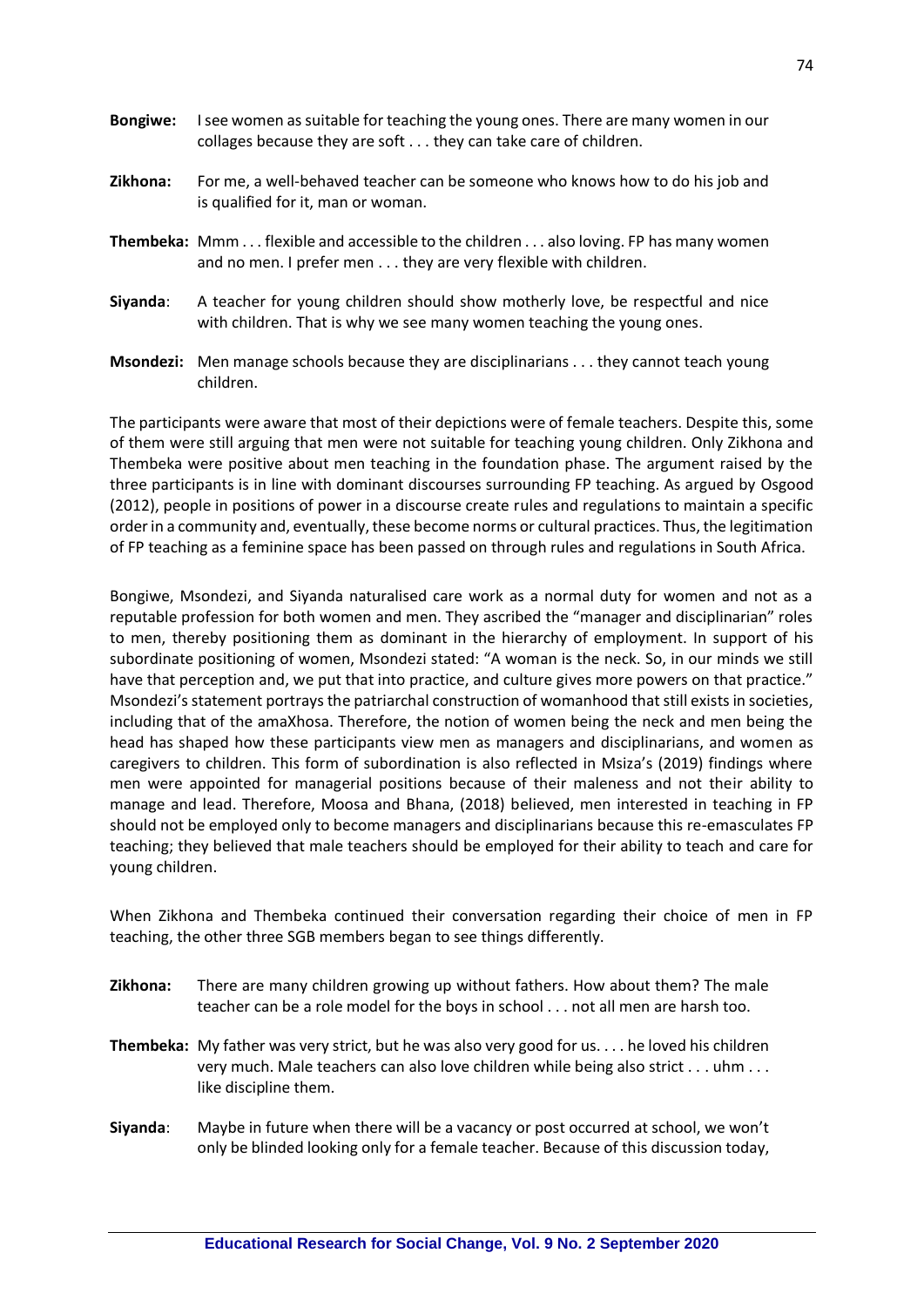of this workshop, of this training today, it opened our eyes, you see? And then, take that thing out of female dominancy in the foundation phase.

**Bongiwe**: I was going to say, yes, if there could be one male with the required qualifications for foundation phase, he can be hired. Since he is trained to be a foundation phase teacher, he can work for the learners, but he must be friendly to the kids. He must be able to communicate with them and have a love for kids.

While Siyanda and Bongiwe were warming to the idea of men teaching in FP, Msondezi still had a negative view:

**Msondezi:** Excuse me . . . teaching is not simple. Our kids are quite naughty, more especially these small ones my brother. Let's say the women have patience but men are usually hungover on Monday. . . . Because a male teacher, even the parents won't be happy. You can talk about other schools, but not my school. As the chairman of the SGB of School X, I say "No, no, no . . . I don't want you."

Pitsoe and Letseka (2013) argued that people use their experiences to construct and imagine the future. Thembeka did not have any experience of being taught by a male teacher in her primary school days but she relied on her lived experiences with her father. Zikhona's views on the need for male FP teachers was also based on her positive experiences with her father and on the absence of fathers in many children's lives. Pitsoe and Letseka (2013) posited that in conversations that tend to shift, deconstruct, or reimagine what is societally or historically regarded as normal, a different kind of thinking emerges and creates space for a changing discourse. From the conversation above, it is visible that a move towards a shifting of minds and the construction of a different discourse is possible. Bongiwe and Siyanda became open to possibilities of rethinking their approach to employment of men in FP. However, there is need to acknowledge that change is unsettling, and it takes time for people to adjust—as in the case of Msondezi.

### **Theme Two: Male Teachers Are More Playful and Explorative**

Despite the normative construction of how the other three SGB members perceived FP male teachers, Zikhona and Thembeka were the only ones who were positive about male teachers in FP from the beginning. Thembeka and Zikhona referred to the FP male teachers as "accessible, flexible, and explorative in their teaching practice" during the sharing of their collages. Their views are like those of Warin and Adriany (2017) who found that FP male teachers tended to incorporate additional ideas about the available resources, and encouraged children to explore activities themselves—with an emphasis on playfulness and experimentation.

- **Thembeka:** The girl children become very attached to their fathers, that is natural, that is what we mustn't push away. I know it by myself, because I was too attached to my father . . . I still say male teachers are accessible to the children . . . you see this one on my collage he is accessible to the children . . . he is flexible, this one.
- **Zikhona:** The teacher should be a male teacher to teach sports (soccer and swimming), be a role model to the boy child and a disciplinarian to our children . . . especially those growing up without fathers.

Even though Zikhona and Thembeka were positive about male teachers in FP teaching, they were still using the hegemonic construction of masculinity as an asset to FP. They talked about men teaching sports and being disciplinarians for children. However, as they tried to convince the other three about the suitability of men in FP they also transformed their own thinking.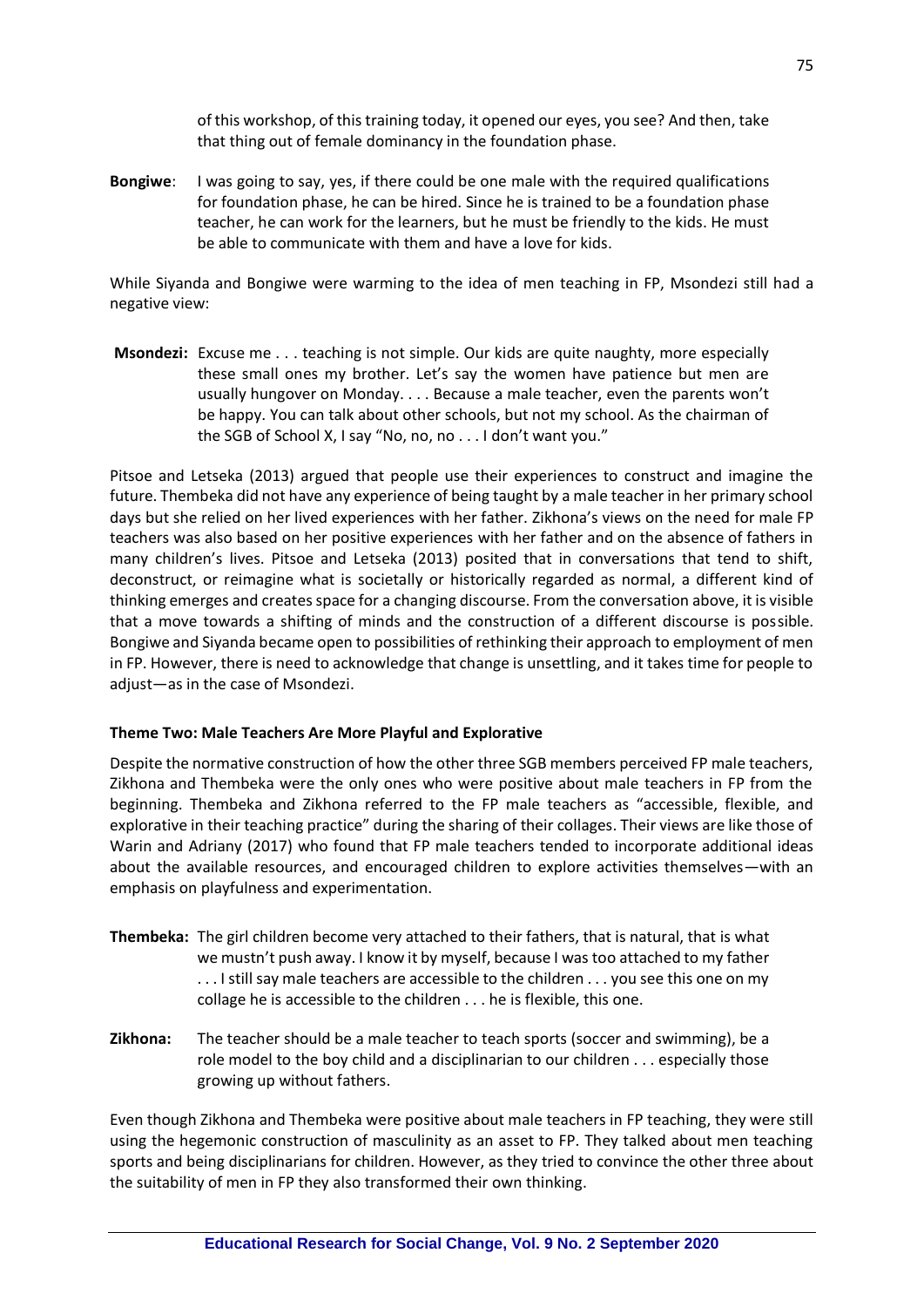- **Siyanda:** But the mamas can also teach sport . . . maybe if they share teaching then they can also share the responsibilities . . . like some mamas teaching sports and some men teaching the young ones?
- **Thembeka:** Mmm . . . maybe! Bhuti, you could be right! If they share the work, then our children can benefit more . . . like in a real family with a father and mother.
- **Zikhona:** Yes! That is what I was saying . . . like, if the children have no fathers at home, they can have a father and mother at school!
- **Msondezi:** My brother, I hear what you say but, hai! It is difficult to accept a man teaching young children . . . but, jah! The children can benefit . . . I see that . . . I understand.
- **Bongiwe:** Yah! When I look at it like that, I think it can work . . . like men and women sharing the work of teaching in FP. The young ones need a lot of love and discipline when they are young. Maybe men learn from women and women learn from men . . . yah!

In this discussion, Msondezi voiced a positive outlook on men teaching in the foundation phase while also acknowledging that it is not easy to change long-held beliefs about masculinity, an encouraging indication of how the discussion had mellowed his opinions. All the participants agreed on shared responsibility of teaching FP to create a homelike school environment for children who needed such an environment. However, their belief in the traditional family of male and female parents left out other forms of families that abound in South Africa. This could be a result of their personal socialisation into hetero-patriarchal communities (Bhana, 2016). Another key issue that drove participants' agreement was the missing fathers in many children's lives. Some of the participants believed that men in FP could be positive role models to boys growing up without fathers.

- **Thembeka:** You see, like the children growing up without fathers. . . . Who is their role model? They copy negative behaviours like being in gangs . . . male teachers can become role models for them.
- **Siyanda:** Jah! My sister, you see, some men are not good! But if we get good ones in the school . . . they can be the role models . . . I agree with that . . . mmm!
- **Bongiwe:** Yes! Girls also need fathers. Sis Zikhona and Thembeka had good fathers who helped them become the women they are today . . . jah! The young girls need male role models too I think.

However, Martino and Rezai Rashti (2012) posited that the involvement of men in FP teaching should not be premised on the concept of providing "male role models" but should rather be embedded in the de-gendering of FP to provide learners with teachers who complement one another in their pedagogical practices, thereby exposing learners to the best possible learning experience irrespective of their gender, race, and social background. Bhana (2016) and Ratele (2015) believed that working with men and boys is important in changing the normalised perception that men are not caring and are violent towards women and children. The transformation in the views of the participants of this study towards acceptance of men in FP teaching and shared responsibility aligns with Bhana and Ratele's arguments for male involvement.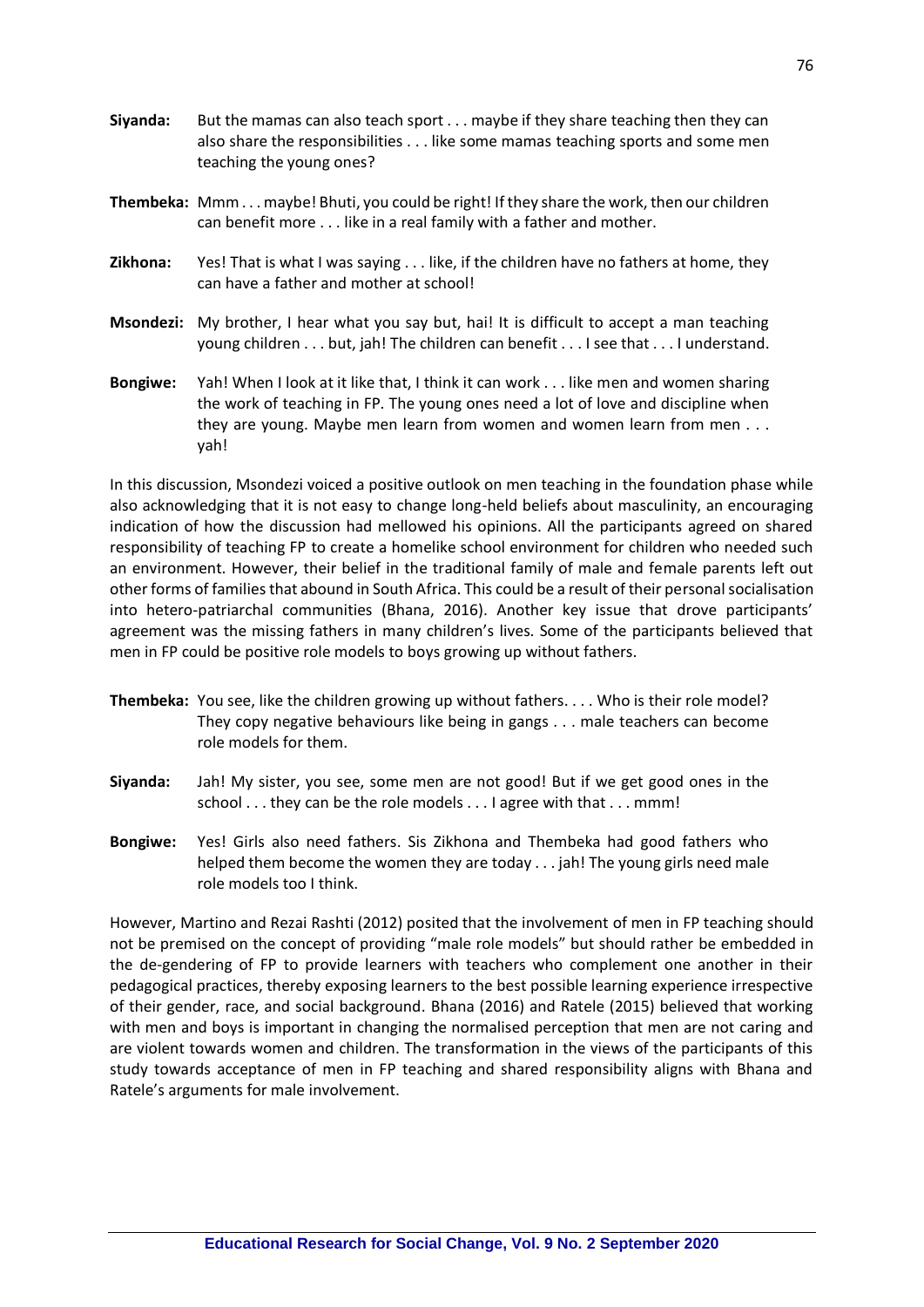### **Theme Three: "It Is Doable"**

When participants reflected on what was missing in their collages, they realised that deep-seated beliefs about different phenomena could be changed through dialogue. Their collages had depictions of either women or men as the ideal FP teacher—with none showing both in one collage. However, during the discussions, they realised that what they had always believed to be a fact about FP teaching could change for the betterment of the phase and its learners.

- **Msondezi:** Having agreed and disagreed in this workshop . . . I had my own old ways thinking about the jobs people do. In the many years I have been in the SGB, I have not attended a workshop that addresses issues of gender equality and the involvement of men in foundation phase teaching. . . . I think my way of making decision will change from now moving forward.
- **Bongiwe:** I agree with Msondezi. . . . Government should have more workshops like this that encourage us to think out of the box . . . our children need different things these days. We also need to change how we do things . . . it is not easy . . . but, jah!
- **Zikhona:** I wish my other SGB members from my school could have attended this workshop or meeting. . . . I enjoyed making the collages and it really made us think out of the box like Bongiwe said . . . to think about bringing men to teach young children and be involved in their lives . . . but I wish we can have more of them and invite other parents in my community.
- **Siyanda**: Yes, I have learned a few things . . . like this thing is new to us . . . men teaching in foundation phase . . . I think we need more of these meetings and our government should workshop us on such issues so that we can take out our discomfort and help each other in building safe schools.
- **Thembeka:** Yhoo . . . what a fun way to discuss and learn new things that we were not aware of! I always thought that men and women can teach in foundation phase . . . I did not know that it is my responsibility as the SGB member to bring about diversity and human right in the school. . . . Bongiwe you are right, at that SGB workshop we did not discuss such information.

These participants realised that they needed training on how to best carry out their duties as SGB members. They valued the freedom and fun provided by participatory and visual methodologies. As highlighted by Karlsson (2002), there is need for measures that prevent the reenactment of traditional stereotypes of race, class, and gender inequalities in order to bring about transformation and equality in education. SGBs as members of the broader community have social values, norms, and cultural stereotypes that they represent in their task of governing schools. The engagement of SGBs in participatory methodologies in this study proved to be one effective measure of addressing the issues raised by Karlsson (2002).

# **Mapping a Way Forward**

This article focused on how SGB members' perceptions of male FP teachers could be changed in the context of the Eastern Cape province. The study focused on SGBs because they are given the task of promoting social justice and diversity in schools, despite their own historical or sociocultural backgrounds and lived experiences (Bush & Glover, 2016; Republic of South Africa, 2011a). However, Barrett (2005) argued that people's lived experiences do have an influence on which discourse to promote within a context. To change people's views requires a different view to research. Having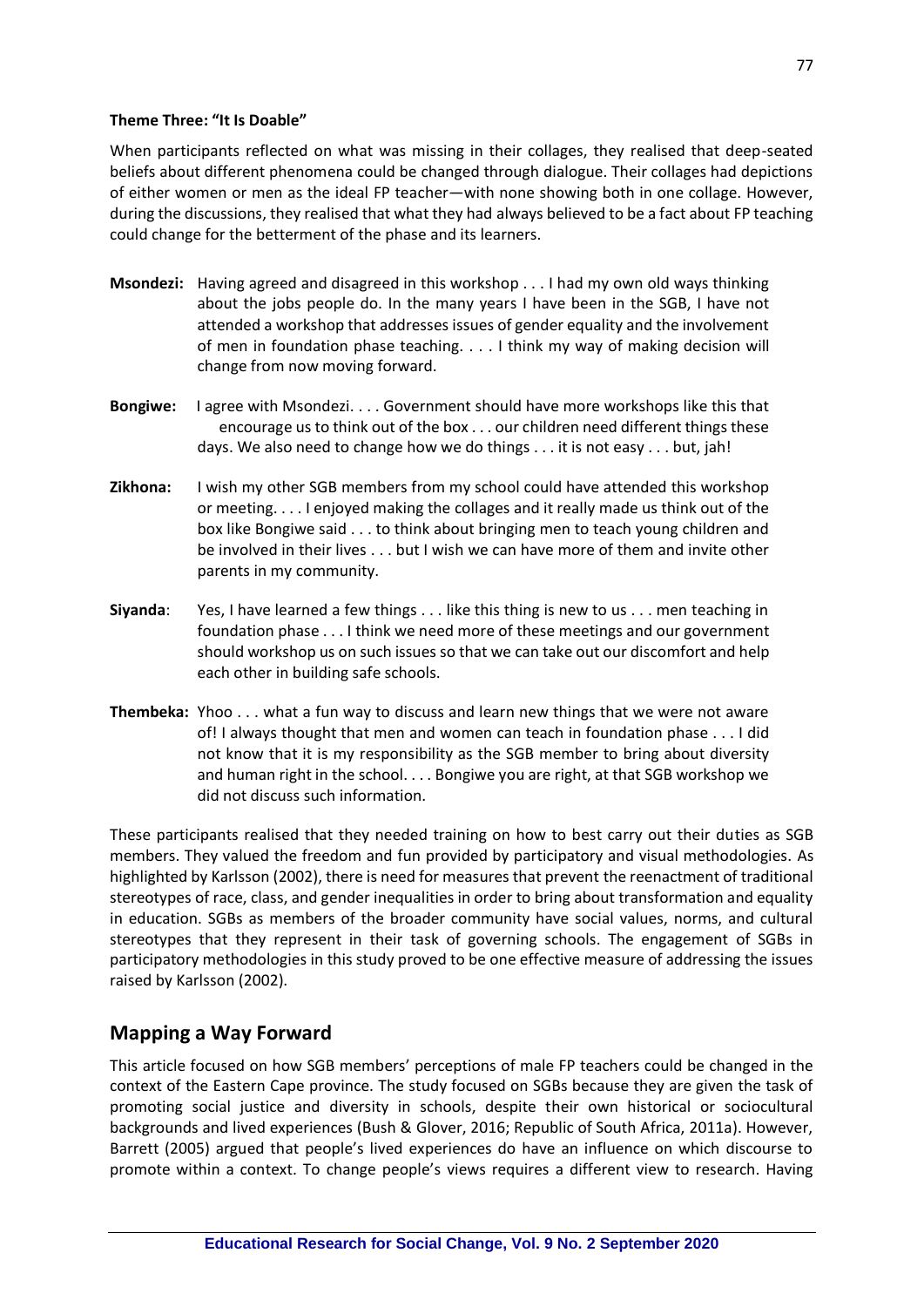engaged with SGB participants, we realised the power of participatory methodologies to promote social change and to raise awareness. Mayaba and Wood (2015), as well as Mitchell et al. (2017), stated that participatory methodologies work as a tool for social change by empowering people from all walks of life to mobilise for social change. Participants in this study also asserted that collage making helped them to rethink their practices and how they support old ways of thinking and making decisions.

Gough and Whitehouse (2003) argued that discourses, shared cultural practices, and cultural narratives are produced through language practices. In agreement, Moosa and Bhana (2018) argued that such beliefs and institutional categorisations have continually been used to justify perceptions and to keep men away from teaching in the FP. Participants in this study were socialised through language to feminise FP teaching. However, engaging in a different discourse allowed for transformation in their thinking about employing men in FP teaching. As argued by Foucault (1978), knowledge is constructed through discourses, which, together with social practices, form power relations and subjectivity. Thus, these SGB members have constructed different discourses that will possibly affect their social practice in schools. Having done this study, we believe that engaging other education stakeholders in participatory and visual methods such as collages can help to transform oppressive practices and discourses.

# **References**

- Barrett, M. J. (2005). Making (some) sense of feminist poststructuralism in environmental education research and practice. *Canadian Journal of Environmental Education (CJEE)*, *10*(1), 79–93.
- Bhana, D. (2009). "Boys will be boys": What do early childhood teachers have to do with it? *Educational Review, 61*(3), 327–339.
- Bhana, D. (2016). *Gender and childhood sexuality in primary school*. Springer.
- Bhana, D., & Moosa, S. (2016). Failing to attract males in foundation phase teaching: An issue of masculinities. *Gender and Education*, *28*(1), 1–19.
- Blaise, M. (2005). Playing it straight: Uncovering gender discourses in the early childhood classroom. Routledge.
- Brownhill, S. (2016). Male role models in education-based settings (0–8): An English perspective. In S. Brownhill, J. Warin, & I. Wernersson (Eds.), *Men, masculinities and teaching in the early childhood education: International perspective on gender and care* (pp. 26–35). Routledge.
- Burr, V. (1995). Overview: Realism, relativism, social constructionism and discourse. In I. Parker (Ed.), *Social constructionism, discourse and realism* (pp. 13–26). SAGE.
- Bush, T., & Glover, D. (2016). School leadership and management in South Africa: Findings from a systematic literature review. *International Journal of Educational Management*, *30*(2), 211–231.
- Carabine, J. (2001). Constituting sexuality through social policy: The case of lone motherhood between 1834 and today. *Social & Legal Studies*, *10*(3), 291–314.
- Connell, R. (2012). Masculinity research and global change. *Masculinities & Social Change*, *1*(1), 4–18.
- Creswell, J. W. (2013a). *Qualitative inquiry & research design* (3rd ed.). SAGE.
- Creswell, J. W. (2013b). *Research design: Qualitative, quantitative, and mixed methods approaches.* SAGE.
- Cushman, P. (2005). Let's hear it from the males: Issues facing male primary school teachers. *Teaching and Teacher Education, 21*(3), 227–240.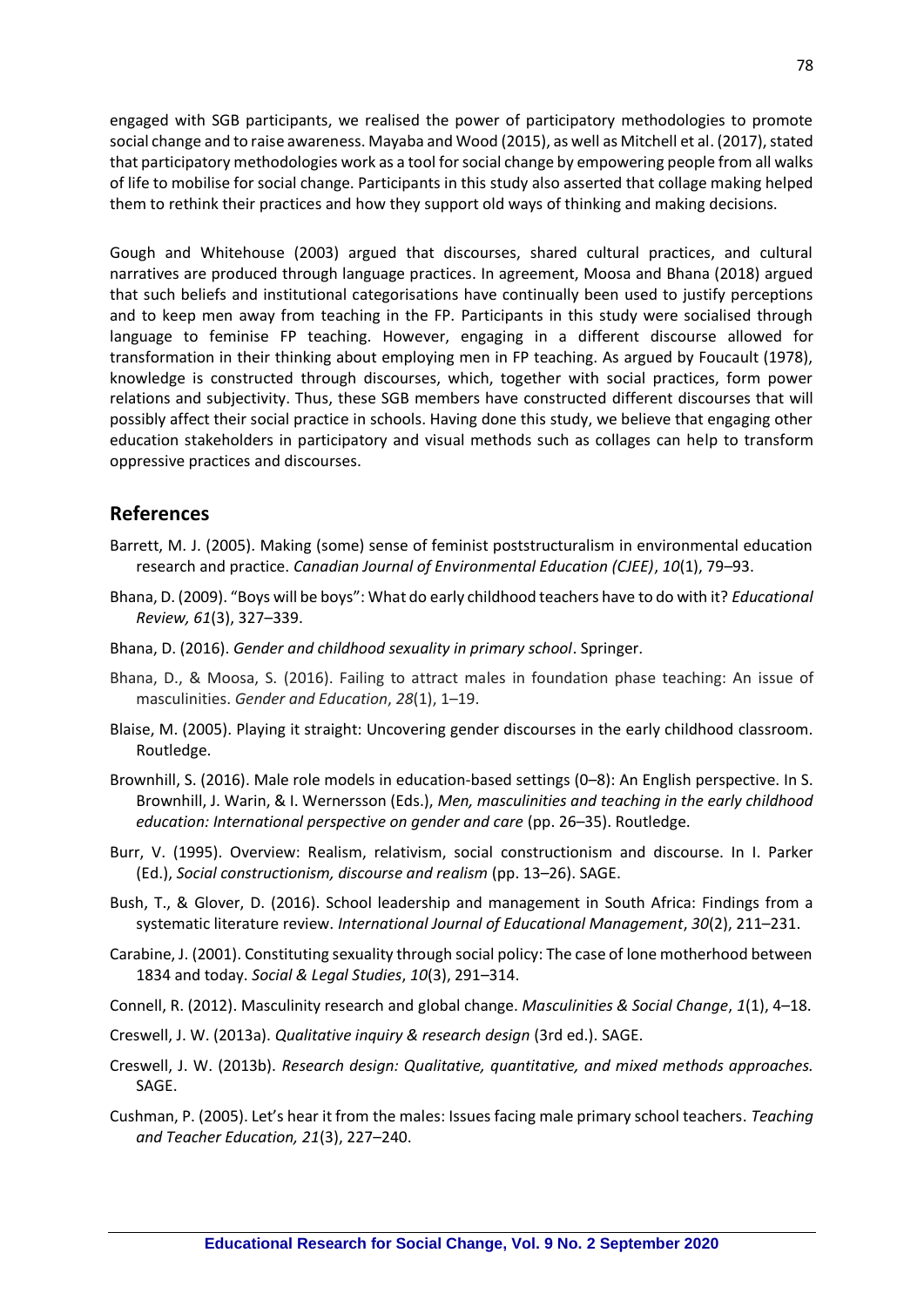- Cushman, P. (2008). So what exactly do you want? What principals mean when they say "male role model." *Gender and Education*, *20*(2), 123–136.
- Davies, L. (1999). Researching democratic understanding in primary school. *Research in Education*, *61*(1), 39–48.
- de Lange, N., Khau, M., & Athiemoolam, L. (2013). Using participatory and visual arts-based methodologies to promote sustainable teaching and learning ecologies: Through the eyes of preservice teachers. *TD: The Journal for Transdisciplinary Research in Southern Africa*, *9*(3), 401–412.
- de Lange, N., Mitchell, C., Moletsane, R., Stuart, J., & Buthelezi, T. (2006). Seeing with the body: Educators' representations of HIV and AIDS. *Journal of Education, 38*, 45–66.
- Foucault, M. (1978). *The history of sexuality: An introduction* (Vol. 1, R. Hurley, Trans.). Random House.
- Gough, A., & Whitehouse, H. (2003). The "nature" of environmental education research from a feminist poststructuralist viewpoint. *Canadian Journal of Environmental Education (CJEE)*, *8*(1), 31–43.
- Karlsson, J. (2002). The role of democratic governing bodies in South African schools. *Comparative Education*, *38*(3), 327–336.
- Martino, W., & Rezai-Rashti, G. (2012). Rethinking the influence of male teachers: Investigating gendered and raced authority in an elementary school in Toronto. *Review of Education, Pedagogy, and Cultural Studies, 34*(5), 258–281.
- Mashiya, N., Kok, L., Luthuli, N., Xulu, S., & Mtshali, Z. (2015). Foregrounding the gender divides in early childhood teacher education: A case of South Africa. *Journal of Social Science, 42*(3), 259–265.
- Mayaba, N., & Wood, L. (2015). Using drawings and collages as data generation methods with children: Definitely not child's play. *International Journal of Qualitative Methods*, *14*(5). 1609406915621407.
- Merriam, S. B. (2009). *Qualitative research* (2nd ed.). Jossey-Bass.
- Mfecane, S. (2016). "Ndiyindoda" [I am a man]: Theorising Xhosa masculinity. *Anthropology Southern Africa*, *39*(3), 204–214.
- Mitchell, C., & de Lange, N. (2013). What can a teacher do with a cellphone? Using participatory visual research to speak back in addressing HIV&AIDS. *South African Journal of Education*, *33*(4), 1–13.
- Mitchell, C., de Lange, N., & Moletsane, R. (2017). *Participatory visual methodologies: Social change, community and policy*. SAGE.
- Mncube, V., & Mafora, P. (2013). School governing bodies in strengthening democracy and social justice: Parents as partners? *The Anthropologist*, *15*(1), 13–23.
- Mncube, V. (2009). The perceptions of parents of their role in the democratic governance of schools in South Africa, Are they on board? *South African Journal of Education,* 29(1), 83–103.
- Moosa, S., & Bhana, D. (2018). "They won't take you as a man, as a real man": Why men can't teach young children in foundation phase. *International Journal of Inclusive Education, 22*(6), 577–593.
- Moosa, S., & Bhana, D. (2020). Men teaching young children:"You can never be too sure what their intentions might be." *Oxford Review of Education*, *46*(2), 169–184.
- Msiza, V. (2019): "You are a male teacher, but you have a woman's heart": Foundation phase teachers negotiating identities in South Africa. *Education 3–13, 48*(6), 651–660.
- Msiza, V. (2020). "I don't like them coming to me and saying hey, I like you": Male teachers in relegated positions of masculinity. *Agenda*, 1–8.
- Ntombana, L. (2011). Should Xhosa male initiation be abolished? *International Journal of Cultural Studies, 14*(6), 631–640.